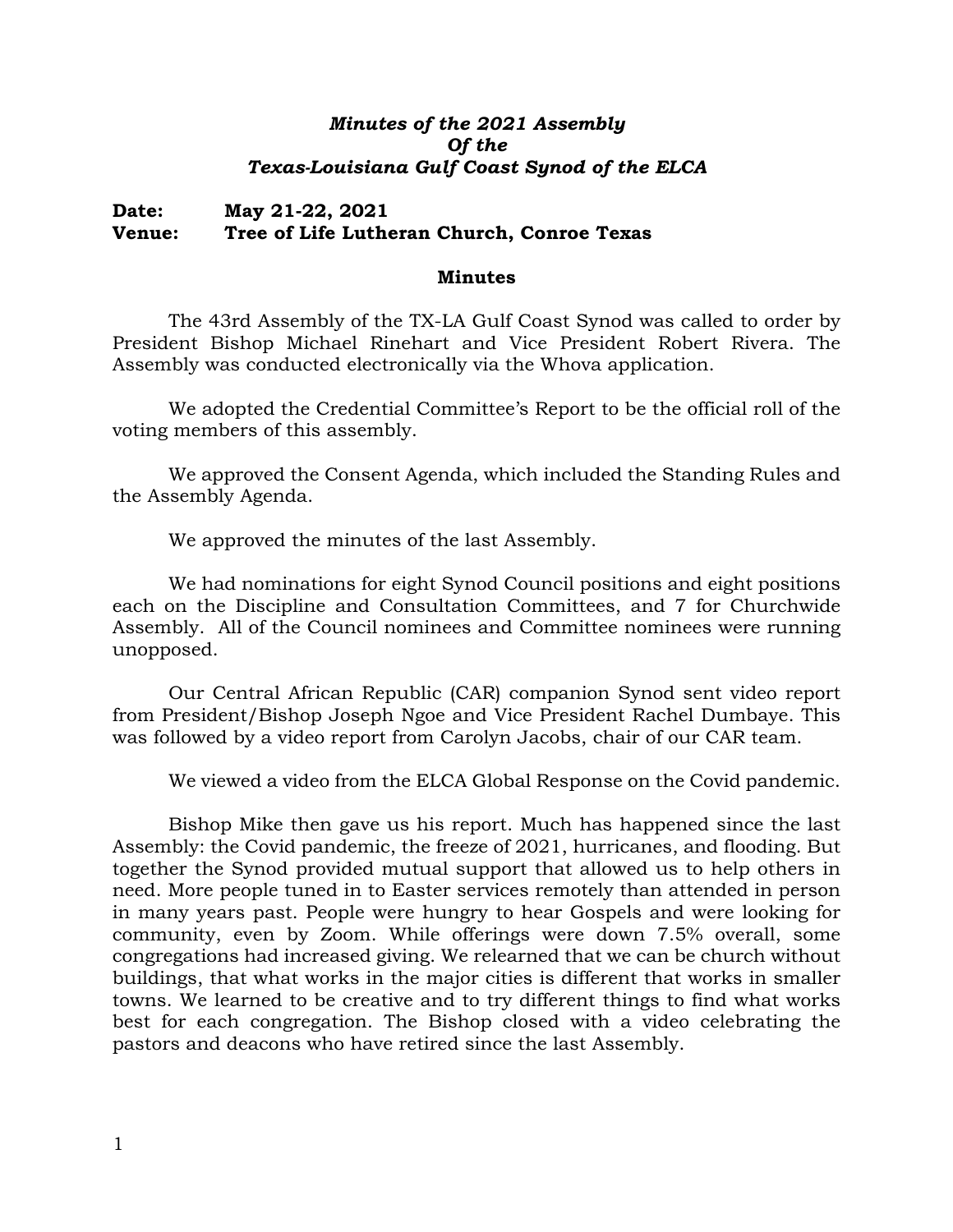Our first keynote speaker was Deacon Peggy Hahn, executive director of LEAD. She noted that there are three windows to through which to view the future:

- Through a cherished past, which is a church living in the rearview mirror. But that is not enough for those who wish to follow Jesus. We become the resistance – resisting grief and loss of things held dear
- Through a scarcity of resources, which is a church with a fear of change. Traditions are our greatest resources, but must change as the world changes. Buildings can be repurposed to serve the community.
- Through an unknown future, focusing on those not involved yet as a focus on just member is not enough. We need to accept that if we don't know failure that we won't know success.

Peggy then lead the Assembly through two breakout sessions where Assembly members discussed the potential of the digital world and how God meets us in the liminal space between the past and the future.

After viewing video presentations by Portico and the Mission Investment Fund, Assembly members voted, and the Election Committee reported that all the nominees for Synod Council, Consultation and Discipline Committees members, and delegates to the General Assembly were elected.

After the Assembly viewed video updates from the Live On Foundation and the Lutheran Foundation of the Southwest, Tom Wildrick presented the audit results to the Assembly and moved the Assembly adopt that audit. The motion was passed.

Then Tom reviewed the 2021 financial results and presented the 2022 budget. Tom noted that since there was no 2020 Assembly, the Synod Council approved the 2021 budget.

Next the Assembly saw videos from Lutheran Immigration and Refugee Service and the ELCA Disaster Response. After that Deacon Peggy Hahn gave a video report on LEAD activities.

The second day of the Assembly began with a devotion followed by Matt Kindsvatter, Lutherhill Executive Director who reported that Lutherhill is now open for campers 6 – 13, and that the camp has the opportunity to buy 70 acres adjacent to the current property.

Rev. Dr. Tracey Breashers Schultz offered her first impressions of the call process and candidacy, followed by a report recognizing those clergy new to the Synod and the seminary graduates. She then presented the 2022 compensation guidelines. The Assembly approved the 2022 compensation guidelines.